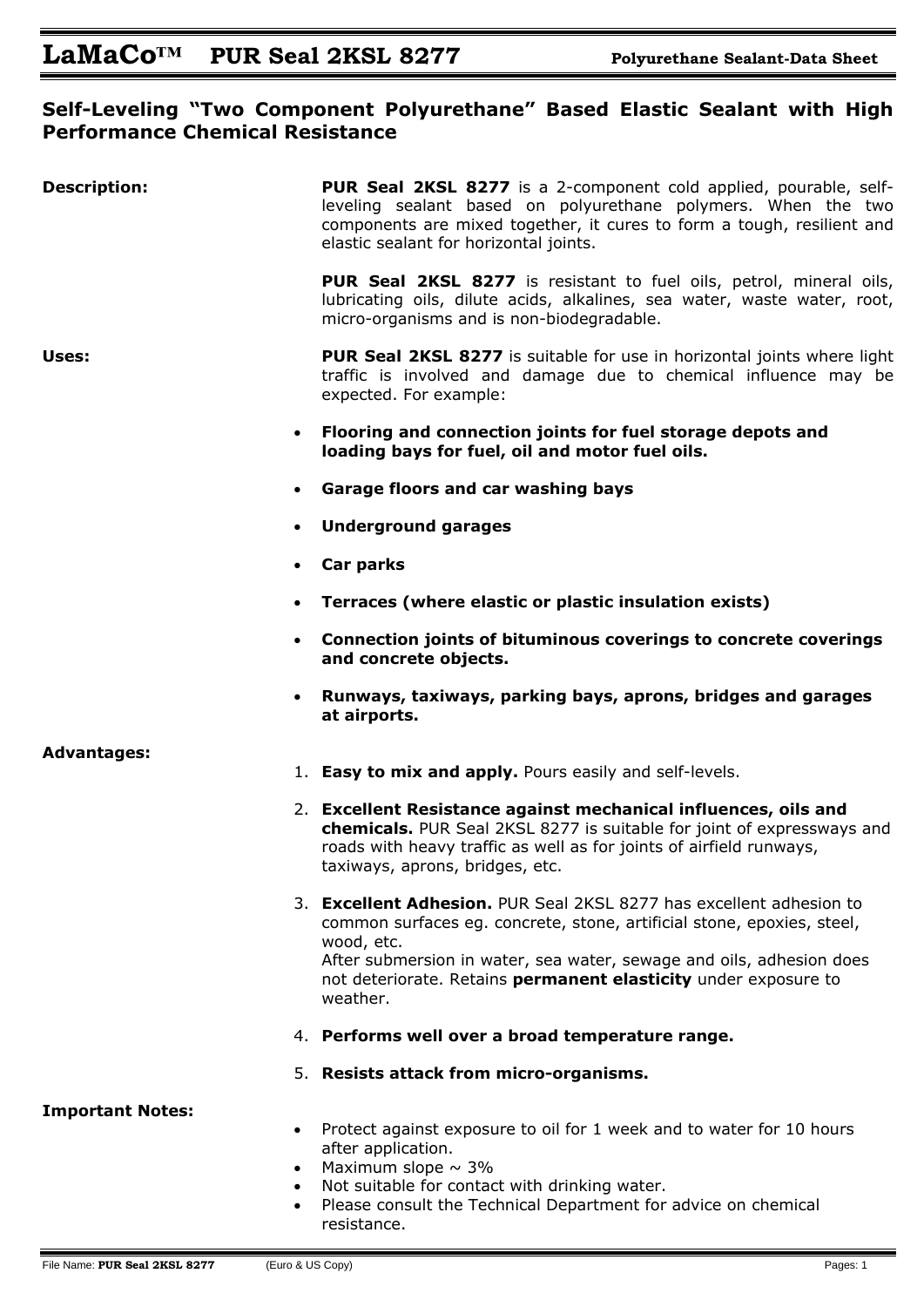# LaMaCo<sup>TM</sup> PUR Seal 2KSL 8277 **Polyurethane Sealant-Data Sheet**

## **Technical & Physical Properties Data**

### **PUR Seal 2KSL 8277**

| <b>Ratio Mixing</b>         | <b>Component A:</b><br><b>Component B:</b>                                                                        | 4 by weight<br>1 by weight                                                                                                                                                                                                                                                                                                                           |  |
|-----------------------------|-------------------------------------------------------------------------------------------------------------------|------------------------------------------------------------------------------------------------------------------------------------------------------------------------------------------------------------------------------------------------------------------------------------------------------------------------------------------------------|--|
| <b>Types</b>                | Cross linking Pre-Polymer Polyurethane.                                                                           |                                                                                                                                                                                                                                                                                                                                                      |  |
| Colour                      | Black & Gray                                                                                                      |                                                                                                                                                                                                                                                                                                                                                      |  |
| Density $(25^{\circ}C)$     | Component A:<br>Component B:                                                                                      | 1.50 kg per litre<br>1.24 kg per litre                                                                                                                                                                                                                                                                                                               |  |
| <b>Solid Contents</b>       | Component A:<br>Component B:                                                                                      | 100%<br>100%                                                                                                                                                                                                                                                                                                                                         |  |
| <b>Elastic Recovering %</b> | >95%                                                                                                              |                                                                                                                                                                                                                                                                                                                                                      |  |
| Leveling                    | <b>Excellent</b>                                                                                                  |                                                                                                                                                                                                                                                                                                                                                      |  |
| <b>Shore «A» Hardness</b>   | >50                                                                                                               |                                                                                                                                                                                                                                                                                                                                                      |  |
| <b>Temperature</b>          | Service:<br>Application:                                                                                          | -35 $\degree$ C to +50 $\degree$ C (temporary + 70 $\degree$ C)<br>+ 5 $\degree$ C to +35 $\degree$ C                                                                                                                                                                                                                                                |  |
| Tack Free Time (at 20°C)    | 150 mins (depending on temperature)                                                                               |                                                                                                                                                                                                                                                                                                                                                      |  |
| Tensile Strength (at 20°C)  | 50% elongation:<br>100% elongation:                                                                               | $\approx 0.10$ N/mm <sup>2</sup><br>$\approx 0.15 - 0.2$ N/mm <sup>2</sup>                                                                                                                                                                                                                                                                           |  |
| <b>Elongation at Break</b>  | >400%                                                                                                             |                                                                                                                                                                                                                                                                                                                                                      |  |
| <b>Tear Resistance</b>      | Approximately 0.35 N/mm <sup>2</sup>                                                                              |                                                                                                                                                                                                                                                                                                                                                      |  |
| <b>Pot Life</b>             | 20 $\degree$ C $\approx$ 45 minutes<br>30 $\degree$ C $\approx$ 30 minutes<br>40 $\degree$ C $\approx$ 15 minutes |                                                                                                                                                                                                                                                                                                                                                      |  |
| <b>Shelf Life</b>           |                                                                                                                   | Approximately 12 months in unopened original containers.                                                                                                                                                                                                                                                                                             |  |
| <b>Packaging</b>            | 5 kg sets                                                                                                         |                                                                                                                                                                                                                                                                                                                                                      |  |
| <b>Movement Capacity</b>    | <b>Concrete Surfaces:</b><br><b>Bituminous Surfaces:</b>                                                          | $\approx$ 35% of average joint width<br>$\approx$ 28% of average joint width                                                                                                                                                                                                                                                                         |  |
| <b>Joint Configuration</b>  | Minimum joint depth:<br>Maximum joint width:<br>Connection joints:                                                | 08 mm<br>35 mm<br>Width: Depth ratio for expansion joints:<br>$1:1$ to $1.5:1$<br>$1:1$ to $2.0:1$                                                                                                                                                                                                                                                   |  |
| <b>Storage Condition</b>    |                                                                                                                   | Store in cool, dry conditions, protected from extreme temperatures<br>(below $+$ 25 $\degree$ C). PUR Seal 2KSL 8277 is sensitive to humidity and<br>therefore should be kept at all times in its original air-tight container.<br>Absorption of moisture may lead to premature polymerisation of<br>Component B (formation of insoluble materials). |  |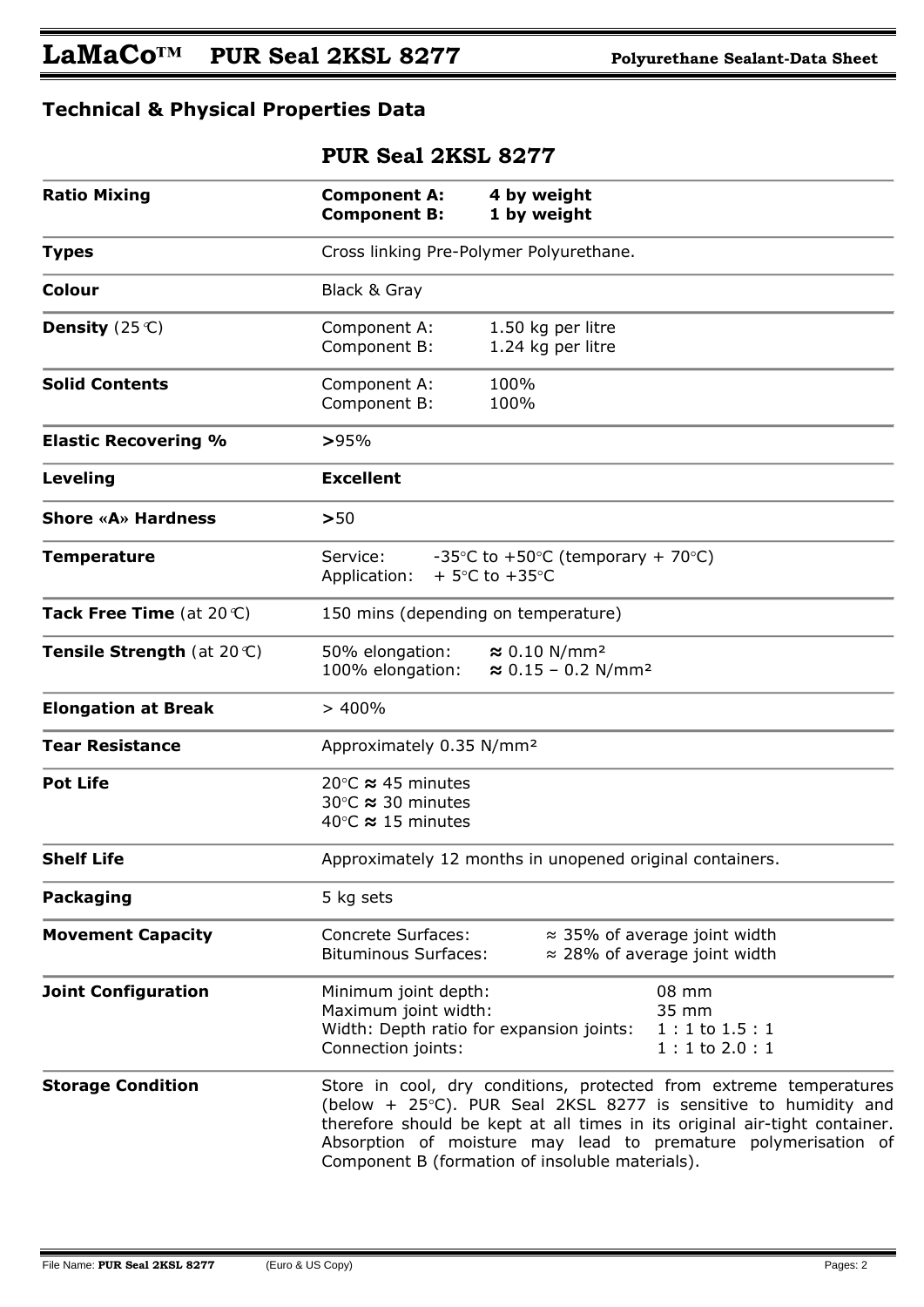### **Consumption Guide Coverage in meter per kg sealant**

| <b>Joint</b> | Width           | 8    | 10  | 15  | 20  | 25  |
|--------------|-----------------|------|-----|-----|-----|-----|
|              | <b>Depth</b>    | mm   | mm  | mm  | mm  | mm  |
|              | 8 mm            | 10.5 | 8.4 | 5.6 | 4.2 | 3.4 |
|              | <b>10 mm</b>    | 8.4  | 6.7 | 4.5 | 3.4 | 2.7 |
|              | $15 \text{ mm}$ | 5.6  | 4.5 | 3.0 | 2.2 | 1.8 |
|              | <b>20 mm</b>    | 4.2  | 3.4 | 2.2 | 1.7 | 1.3 |
|              | <b>25 mm</b>    | 3.4  | 2.7 | 1.8 | 1.3 | 1.1 |

 *1 litre PUR Seal 2KSL 8277 by volume = 1.50 kg 1 kg PUR Seal 2KSL 8277 by weight = 0.67 litres* 

### **Instructions For Use**

| <b>Joint Preparation</b> | All joints must be clean, dry and free from any loosely adhering<br>particles. Remove oil and grease and if necessary colour coatings and<br>other surface contaminants. Minor damages to joint surface should be<br>repaired first using Epo Bond Putty or Epo Mortar or Cem Strength<br>or Cem Grout. All metals should be degreased and free from rust or<br>oxide layers. |
|--------------------------|-------------------------------------------------------------------------------------------------------------------------------------------------------------------------------------------------------------------------------------------------------------------------------------------------------------------------------------------------------------------------------|
| <b>Joint Depth</b>       | To avoid a three-sided joint and to ensure correct joint depths,<br>polyethylene foam is inserted tightly into the joint. Where joints have<br>been formed with fibre filler boards, this must be raked back to the<br>required depth and a bond breaker tape inserted. For neat straight<br>edges, apply masking tape along the joint flanks.                                |
| <b>Priming</b>           | Use Epo Bond Primer for all cement-bounded building materials,<br>exposed brickwork, asbestos cement, natural and artificial stonework,<br>polyester and hard PVC. Drying time is minimum 1 hour and maximum<br>5 hours.                                                                                                                                                      |
|                          | For all metal, glass, clinker and stoneware use Epo Bond Primer<br>combined with Epo Bond Primer. Allow Epo Bond Primer to dry for at<br>least 2 hours before applying Epo Bond Primer.                                                                                                                                                                                       |
|                          | Use Epo Bond Primer for bituminous covering joint. Two coats are<br>necessary with an interval drying time of minimum 12 hours and 24<br>hours for final drying.                                                                                                                                                                                                              |
|                          | No priming is necessary for epoxy and polyurethane surfaces. However,<br>these substrates are to be grounded, roughened and activated with<br>Colma-Cleaner.                                                                                                                                                                                                                  |
| <b>Mixing</b>            | Using a slow speed drill (500-800rpm), mix the contents of Component<br>A thoroughly before adding Component B. After adding, mix together for<br>not less than 3 minutes until a smooth even consistency is achieved. It<br>is important that the entire quantity of Component B is added to<br>Component A.                                                                 |
| <b>Application</b>       | Immediately after mixing, the sealant is poured into the prepared joint<br>with a plastic can. PUR Seal 2KSL 8277 should be 2-3mm below traffic<br>bearing surface.                                                                                                                                                                                                           |
| <b>Cleaning</b>          | Clean all tools and equipment immediately after use with Colma-<br>Cleaner.                                                                                                                                                                                                                                                                                                   |